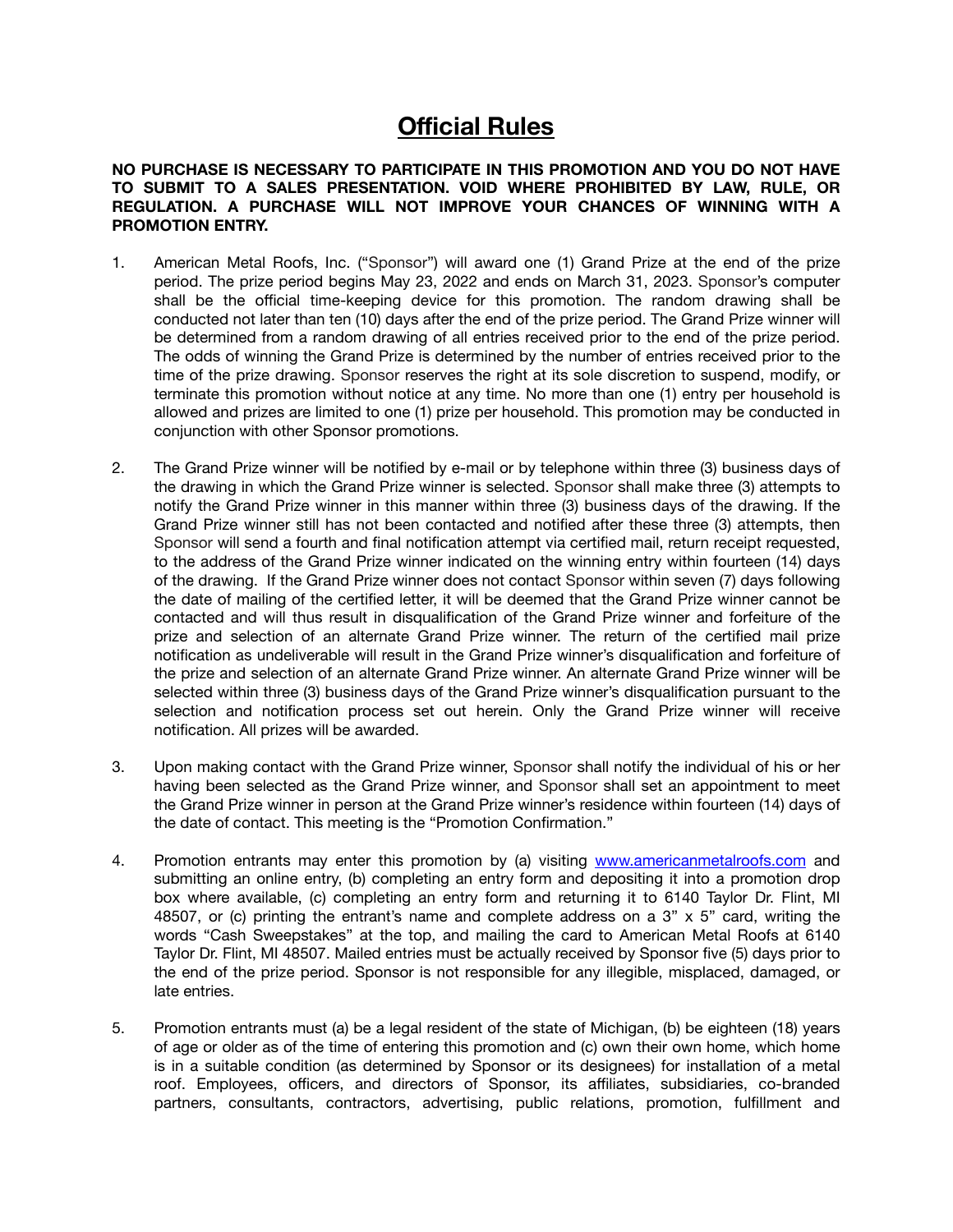marketing agencies, and their immediate families (and those living in their same households) are not eligible to participate in this promotion.

- 6. The Grand Prize winner will receive \$10,000 cash. The maximum retail value of the Grand Prize is \$10,000. Any costs in excess of the stated retail value for a prize shall be the sole and exclusive responsibility of the Grand Prize winner. All expenses not specifically provided for are the sole responsibility of the Grand Prize winner. The address listed on each entry form must be an eligible address as provided for in Section 5 of these Official Rules.
- 7. No transfers or substitution in prizes will be allowed. Upon awarding of a prize, the Grand Prize winner assumes full ownership and responsibility for the prize.
- 8. To qualify to receive the Grand Prize, the Grand Prize winner must comply with all Official Rules instructions and requirements, including the completion of an Affidavit of Eligibility, and the return of it to Sponsor within fourteen (14) days of the date of the Promotion Confirmation, as well as have met all of the eligibility requirements set forth within these Official Rules; otherwise the Grand Prize winner will be disqualified and the prize will be forfeited, and an alternative Grand Prize winner will be selected. Acceptance or use of the prize constitutes permission for Sponsor and its affiliates to use the recipient's name and likeness for advertising and promotional purposes without compensation, unless otherwise prohibited by law.
- 9. Liability for any applicable taxes, including all federal, state, and local taxes and/or other fees that may apply to prizes are the sole responsibility of the Grand Prize winner. Any required tax reporting forms will be furnished to the Internal Revenue Service and state tax agency. Entries that are lost, late, illegible, or incomplete for any reason will not be eligible. Sponsor reserves the right to modify or terminate this promotion at any time or disqualify any entry in good faith. In the event of a dispute concerning the identity of the person submitting an entry, the entry will be deemed to be submitted by the person in whose name the winning home is titled.
- 10. By participating in this promotion, each entrant agrees to release, discharge, and hold harmless Sponsor, its affiliates, co-branded partners, subsidiaries, retailers, agencies, and their respective officers, directors, employees, and agents, from any damages that may arise out of participation in this promotion in any way or out of the acceptance, use, misuse, or possession of a prize. By entering into this promotion, each entrant agrees that any and all disputes, claims, or controversies (hereafter referred to as a "Claim") arising under or relating to this promotion, including the validity or enforceability of this arbitration provision, shall be subject to binding arbitration to be determined by one (1) arbitrator, in accordance with and pursuant to the then prevailing Consumer Arbitration Rules of the American Arbitration Association ("AAA"), to be held and arbitrated in the judicial district in which the entrant lives at the time of his or her entering into this promotion. Each entrant agrees that he or she will not assert a Claim on behalf of, or as a member of, any group or class. The findings of the arbitrator shall be final and binding on all parties. Each party shall be responsible for its own fees and costs. This agreement to arbitrate, and any award or verdict will be specifically enforceable under the prevailing law of any court having jurisdiction. Notice of the demand for arbitration will be filed by the party asserting the Claim with AAA. The demand for arbitration shall be made within a reasonable time after the Claim in question has arisen, and in no event shall any such demand be made after the date when institution of legal or equitable proceedings based on such Claim would be barred by the applicable statute of limitations. Any arbitration proceeding and any award or verdict shall remain confidential between the parties and shall not be made public.
- 11. For a prize winners' list, mail a self-addressed, stamped envelope within thirty (30) days following a prize period, including a request for the prize winners' names, to "Cash Sweepstakes" at 6140 Taylor Dr. Flint, MI 48507. To stop the mailing of future sweepstakes-related materials from Sponsor, please send a written request to 6140 Taylor Dr. Flint, MI 48507. This promotion is